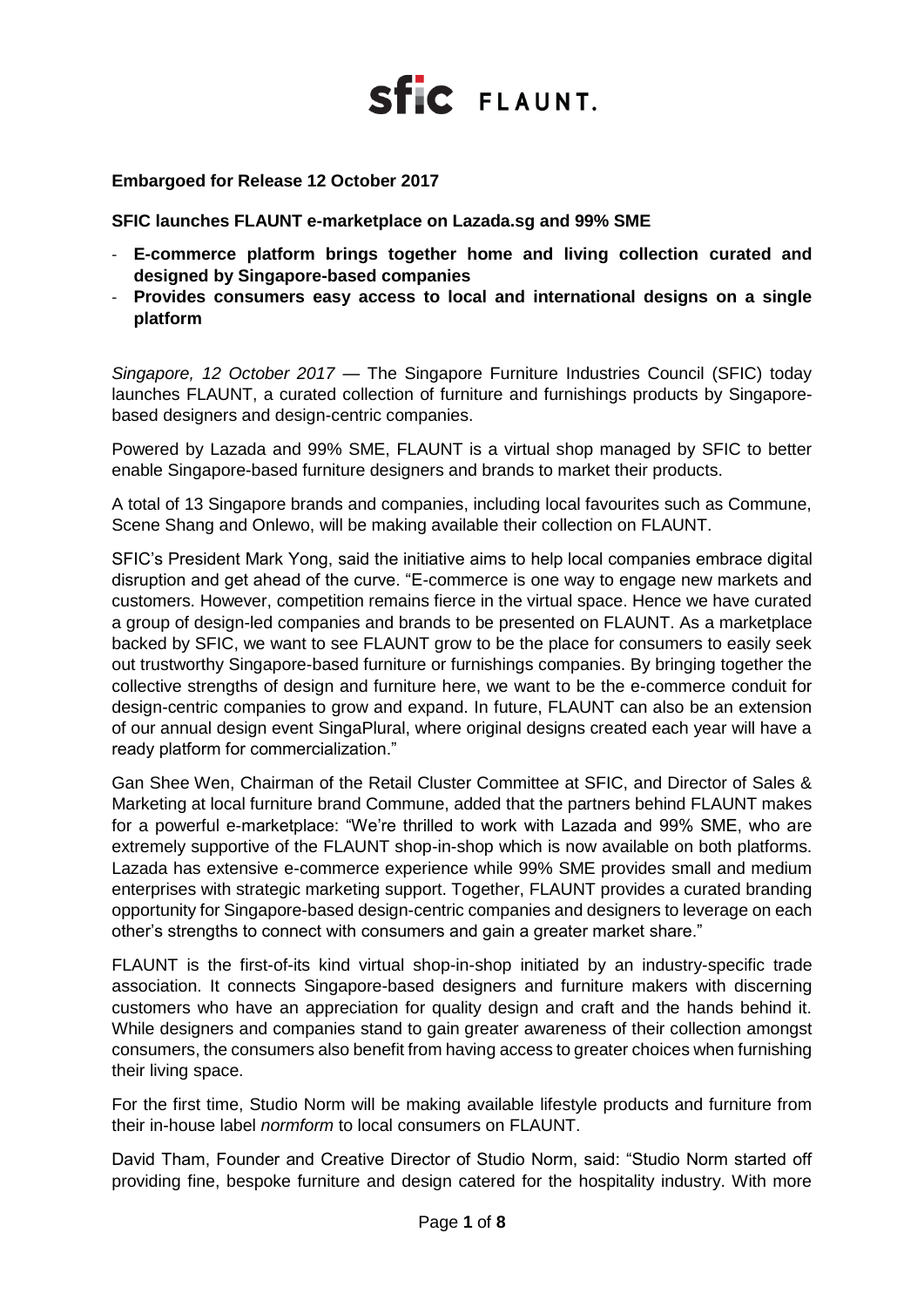

consumers wanting to create the 'hotel experience' in their own homes, we are glad that FLAUNT allows us just the right platform to share our products and philosophy with fellow Singaporeans, with the potential of reaching out to overseas consumers in the future."

Another local brand that will be participating in FLAUNT is contemporary furniture label Scene Shang. Said its founder, Pamela Ting: "As a humble local-based brand, it can be a challenge to reach out to more customers who appreciate design and craft amidst today's retail landscape. Collaborations and partnerships become crucial for us and we hope to share our love for Asian culture and history with more people. FLAUNT provides us with a valuable resource to collectively transport the stories behind our local craft, and the products to a bigger audience by leveraging on a shared e-commerce and marketing platform."

Shop for FLAUNT at www. <http://www.lazada.sg/flaunt-official-store> and follow our Facebook Page at<https://www.facebook.com/FlauntbySFIC> for the latest product features and updates. For the story behind FLAUNT, visit: www.flaunt.com.sg

ENDS//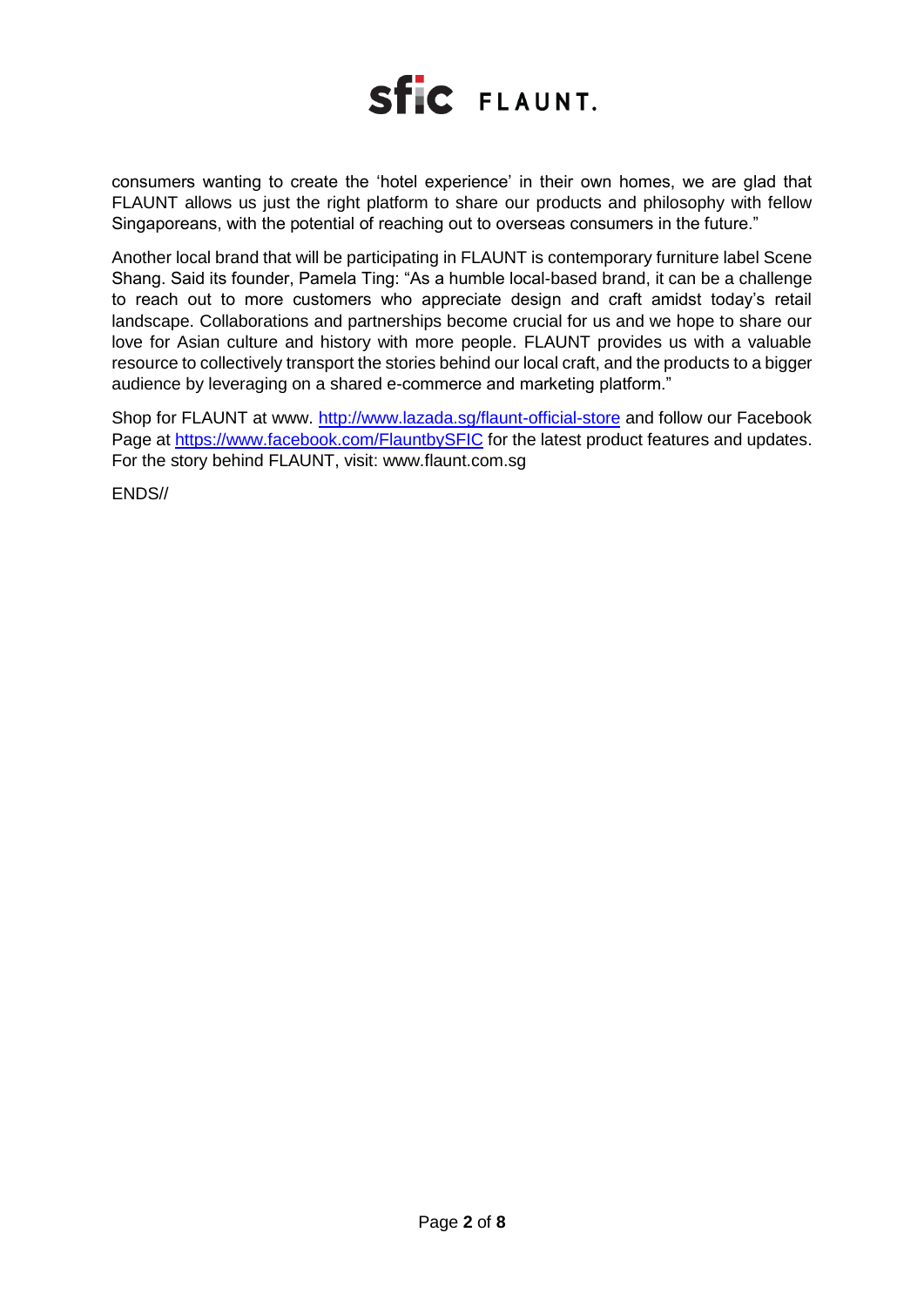### **About FLAUNT**

Initiated by the Singapore Furniture Industries Council (SFIC), FLAUNT exists to connect our local designers and design-driven companies with consumers in Singapore and offshore. FLAUNT aims to share good design with the people who value quality, style and the makers themselves. It is the meeting of good design and those who seek it.

### **About Singapore Furniture Industries Council [\(www.singaporefurniture.com\)](http://www.singaporefurniture.com/)**

Singapore Furniture Industries Council was established in 1981 as the official representative body of Singapore's furniture and furnishings industry. Its membership comprises furniture manufacturers, interior fit-out specialists, retailers, designers, as well as furnishings and materials suppliers. Currently, the council represents 95% of established furniture manufacturers in Singapore, of whom 65% have subsidiary manufacturing plants in various countries across the region, including China, Indonesia, Malaysia, Myanmar, Thailand, and Vietnam. SFIC's primary role is to promote the interests of its members and of the Singapore furniture and furnishings industry. For 36 years, SFIC has helped its members to adapt to changes in the business environment by introducing trade, talent, design development and business innovation activities, as well as upgrading business capabilities. Revolving around SFIC's 3i strategic framework – Improve, Innovate, and Integrate, all of the Council's programmes aim to grow the local furniture and furnishings industry and ultimately, to strengthen the 'Singapore brand' globally.

### **About Lazada (www.lazada.sg)**

Lazada is the number one online shopping & selling destination in Southeast Asia – present in Indonesia, Malaysia, the Philippines, Singapore, Thailand and Vietnam. Lazada helps more than 100,000 local and international sellers as well as 2,500 brands serve the 560 million consumers in the region through its marketplace platform, supported by a wide range of tailored marketing, data, and service solutions. Lazada offers an excellent customer experience through a wide network of logistics partners and its own first- and last-mile delivery arm.

#### **About 99% SME (www.99sme.sg)**

Singtel, together with DBS and MediaCorp, launched the 99% SME movement in 2015 to help SMEs in Singapore digitalise and grow their businesses. The 99% SME movement also aims to rally all in Singapore to discover, engage and support SMEs, in recognition of their contribution to the Singapore's economy. In the inaugural year, the movement supported more than 1,600 SMEs by organising a four-day nationwide sales. Now in its third year, the movement has attracted more than 5,000 SMEs, including more than 300 which have ventured into e-commerce. In line with the Committee on the Future Economy's call to help SMEs adopt digital technologies, the 99% SME movement has launched the first dedicated initiative in Singapore involving private and public sectors to help SMEs grow their in-store and online businesses.

#### **Media Queries, please contact:**

Philip Pang DID: (65) 6505 9166 E-mail: philip@singaporefurniture.com Foo Siew Shyan HP: (65) 98488929 Email: shyan@yourleadstory.com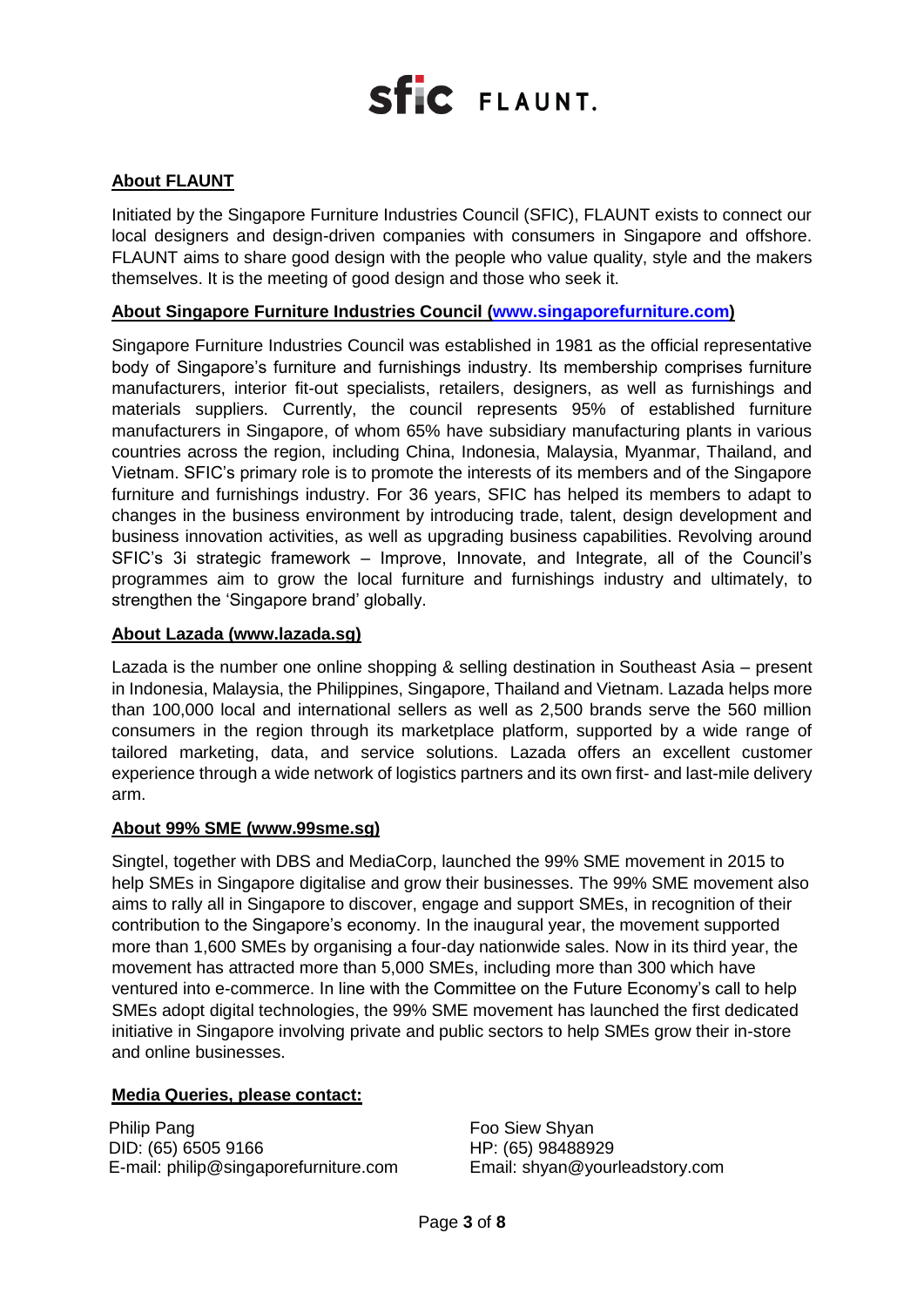### **Fact Sheet**

Initiated by the Singapore Furniture Industries Council (SFIC), FLAUNT exists to connect our local designers and design-driven companies with consumers in Singapore and offshore. FLAUNT aims to share good design with the people who value quality, style and the makers themselves. It is the meeting of good design and those who seek it.

At its launch on 12 October 2017, there is a total of 13 companies under FLAUNT, comprising both designers and companies who both create and also curate products from across international and local brands. These contributed to an exciting offering for the consumers. The profiles of these 13 companies are as follow:

| <b>Brands</b>                                                   | <b>Profiles</b>                                                                                                                                                                                                                                                                                                                                                                                                                                                                                                                                                                       |
|-----------------------------------------------------------------|---------------------------------------------------------------------------------------------------------------------------------------------------------------------------------------------------------------------------------------------------------------------------------------------------------------------------------------------------------------------------------------------------------------------------------------------------------------------------------------------------------------------------------------------------------------------------------------|
| 11H<br>I I H                                                    | 11H is a Singapore-based design studio<br>founded by Kenny Hong. Their work<br>ranges from furniture design to interior<br>showroom and exhibition space,<br>art<br>installation and graphic work.                                                                                                                                                                                                                                                                                                                                                                                    |
| http://www.11h.com.sg/                                          | Simplicity with a twist is the trademark of<br>their work and it is always based on the<br>principle to serve their clients' goals and<br>challenges.                                                                                                                                                                                                                                                                                                                                                                                                                                 |
| <b>Benel</b><br><i><b>Benel</b></i><br>http://www.benel.com.sg/ | The Benel Group has been a maker of<br>office seating since 1988. Its products are<br>built around what people do in the office<br>everyday so that a productive day is<br>nothing less than a strain-free activity.<br>Benel is certified with the ISO 9001 quality<br>management system and its office chairs<br>passed the stringent<br>quality<br>have<br>standards of the American National<br>Standard for Office Furnishing. Benel<br>designs, builds and assembles its own<br>range of office seating with a distribution<br>network spanning from Asia Pacific to<br>Europe. |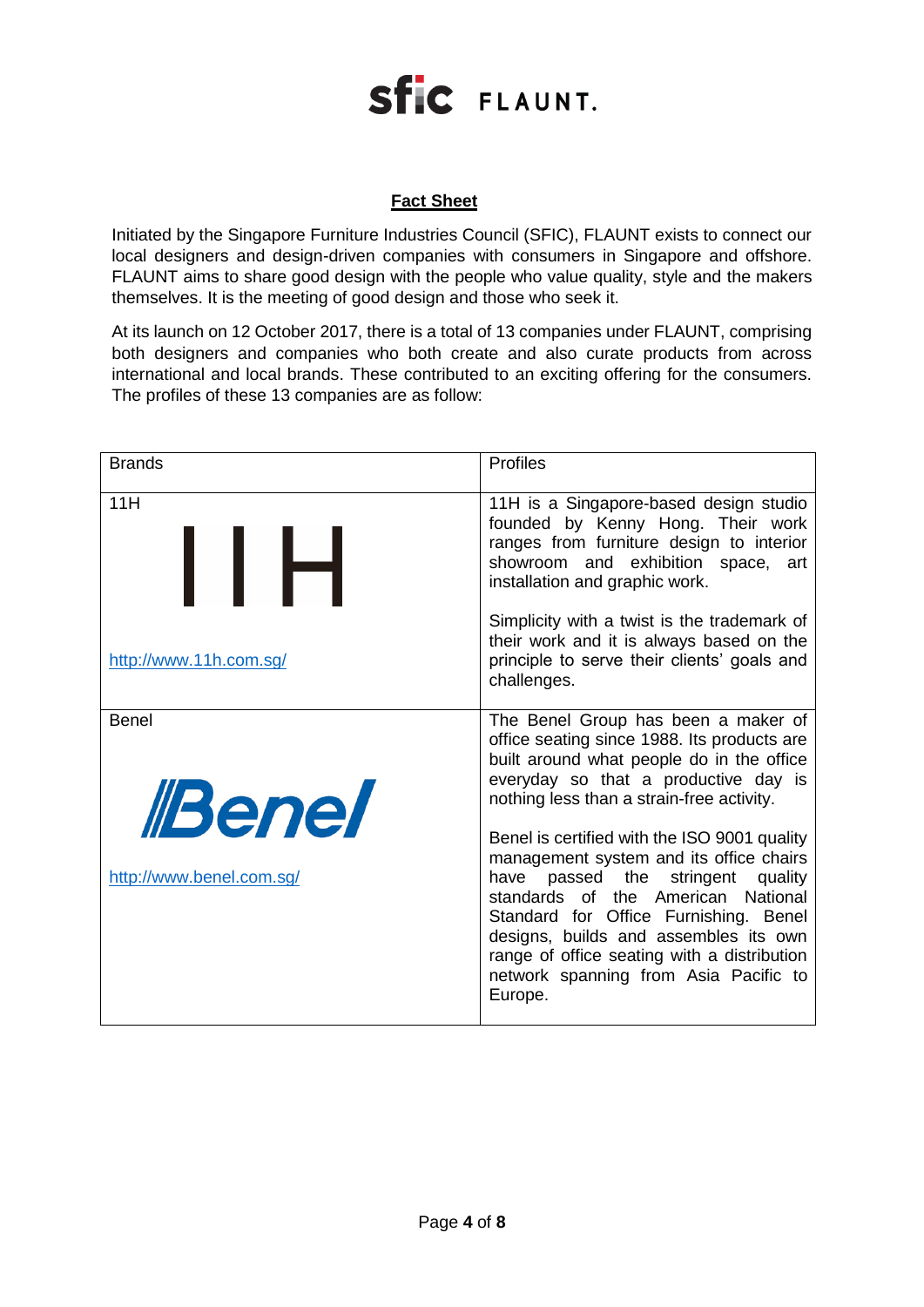| Commune<br><b>Commune</b> ®<br>http://www.thecommunelife.com/           | Commune is a Singaporean furniture<br>design and lifestyle company founded<br>in 2012 by Singaporean designer<br>Julian Koh. The company believes that<br>our homes are where we rest our tired<br>souls after a long day; a sanctuary<br>where we build special memories with<br>our loved ones. That is why it creates<br>products and experiences that make a<br>meaningful difference.      |
|-------------------------------------------------------------------------|-------------------------------------------------------------------------------------------------------------------------------------------------------------------------------------------------------------------------------------------------------------------------------------------------------------------------------------------------------------------------------------------------|
| Creativeans<br>creativeans <sup>"</sup><br>https://www.creativeans.com/ | Creativeans is an interdisciplinary<br>creative consultancy. Its mission is<br>clear; to help clients transform their<br>businesses into enduring brands.<br>Business leaders trust Creativeans to<br>solve their strategic and creative<br>challenges: from branding, business<br>innovation, product design, service<br>design, packaging design<br>to<br>communication design, across<br>all |
| Danovel<br>DÁNOVEL <sup>™</sup><br>The Handcrafted Fabric Sofa          | industries and geographies.<br>Established since 1960s, Danovel is a<br>manufacturer and retailer of high<br>quality soft furnishings such<br>as<br>draperies, cushions, throws<br>and<br>handcrafted fabric sofas. Its products<br>are customized and handcrafted to<br>customer's preferences,<br>meet<br>ensuring exclusivity and a high level of<br>fit and finish.                         |
| http://www.danovel.com/                                                 | Danovel also carries a wide range of<br>imported quality fabrics such as<br>Andrew<br>Martin,<br>Swaffer,<br>Simta,<br>Joanne Fabric, Osborne & Little, Ross<br>Fabric and Biggie Best, each with its<br>individual characteristic to cater to the<br>residential and commercial clients.                                                                                                       |
| <b>Desinere</b>                                                         | 'The latin root of the word silence is<br>desinere, meaning "stop".                                                                                                                                                                                                                                                                                                                             |
| DESINERE<br>http://www.desinere.com.sg/                                 | It is at the roots of silence that enables<br>one to take a sensory measure of the<br>world. Through this solace, we make<br>discoveries.<br><b>Desinere</b><br>new<br>approaches design through<br>quiet                                                                                                                                                                                       |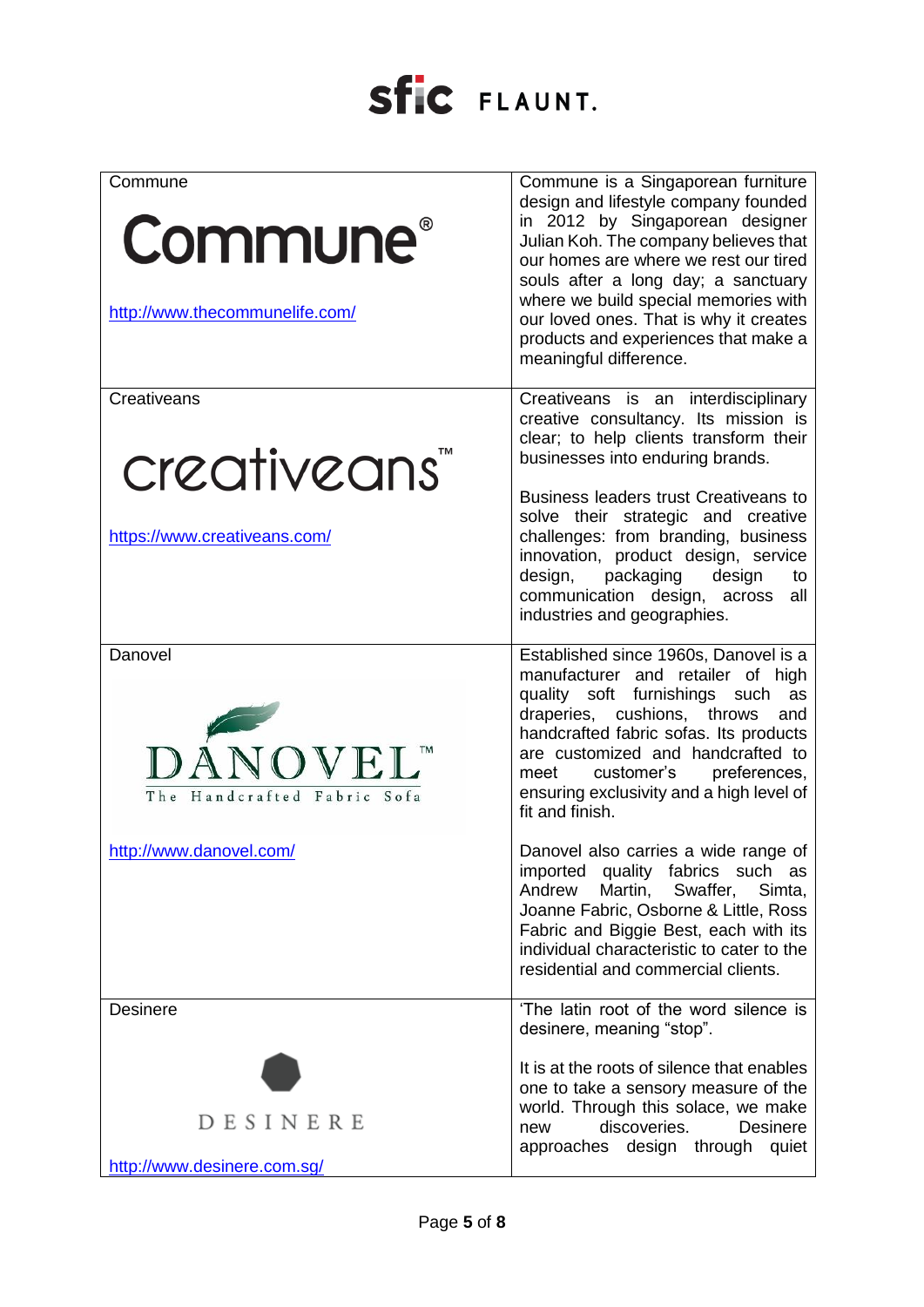|                                      | reflection to<br>create<br>honest<br>and<br>authentic objects.                                                                                                                                                                                                                                                                                                                                                                                                                             |
|--------------------------------------|--------------------------------------------------------------------------------------------------------------------------------------------------------------------------------------------------------------------------------------------------------------------------------------------------------------------------------------------------------------------------------------------------------------------------------------------------------------------------------------------|
| Ewins                                | Ewins, established in 1967, is a<br>specialist purveyor of furniture<br>components and fittings, architectural<br>hardware, and innovative surface<br>materials. Ewins' very own flagship<br>brands Veromobi and Casa are<br>exported to some 20<br>countries<br>worldwide.                                                                                                                                                                                                                |
| EWINS<br>http://www.ewins-group.com/ | The newly revamped Ewins showroom<br>features a fine selection of furniture<br>that<br>systems<br>and components<br>combine functionality with aesthetics.<br>Headlined by Raumplus, a leading<br>German manufacturer of sliding doors,<br>room dividers, and wardrobe systems;<br>and other well-designed space-saving<br>solutions from Italy, the showcase<br>aims to bring effortless finesse to<br>home interiors.                                                                    |
| <b>FLIQ</b><br>FLI                   | Fliq loves making furniture that invites<br>you to take a closer look or that can be<br>used in different ways. Its ambition is<br>simple: to enhance the experience and<br>functionality in products, and to<br>improve lives sustainably through<br>design.                                                                                                                                                                                                                              |
| http://www.fliq.co/                  | Fliq does not believe in design for<br>design's sake. Its ambition reflects the<br>origins of our name (flipping the 'p' in<br>the word 'flip' to a 'q'): looking at new<br>perspectives<br>to enhance<br>the<br>and<br>experience<br>functionality<br>in<br>products, and to improve<br>lives<br>sustainably through design. It prides<br>itself on being solutions-driven, and<br>aesthetically inspired, to create new<br>opportunities and help businesses<br>innovate through design. |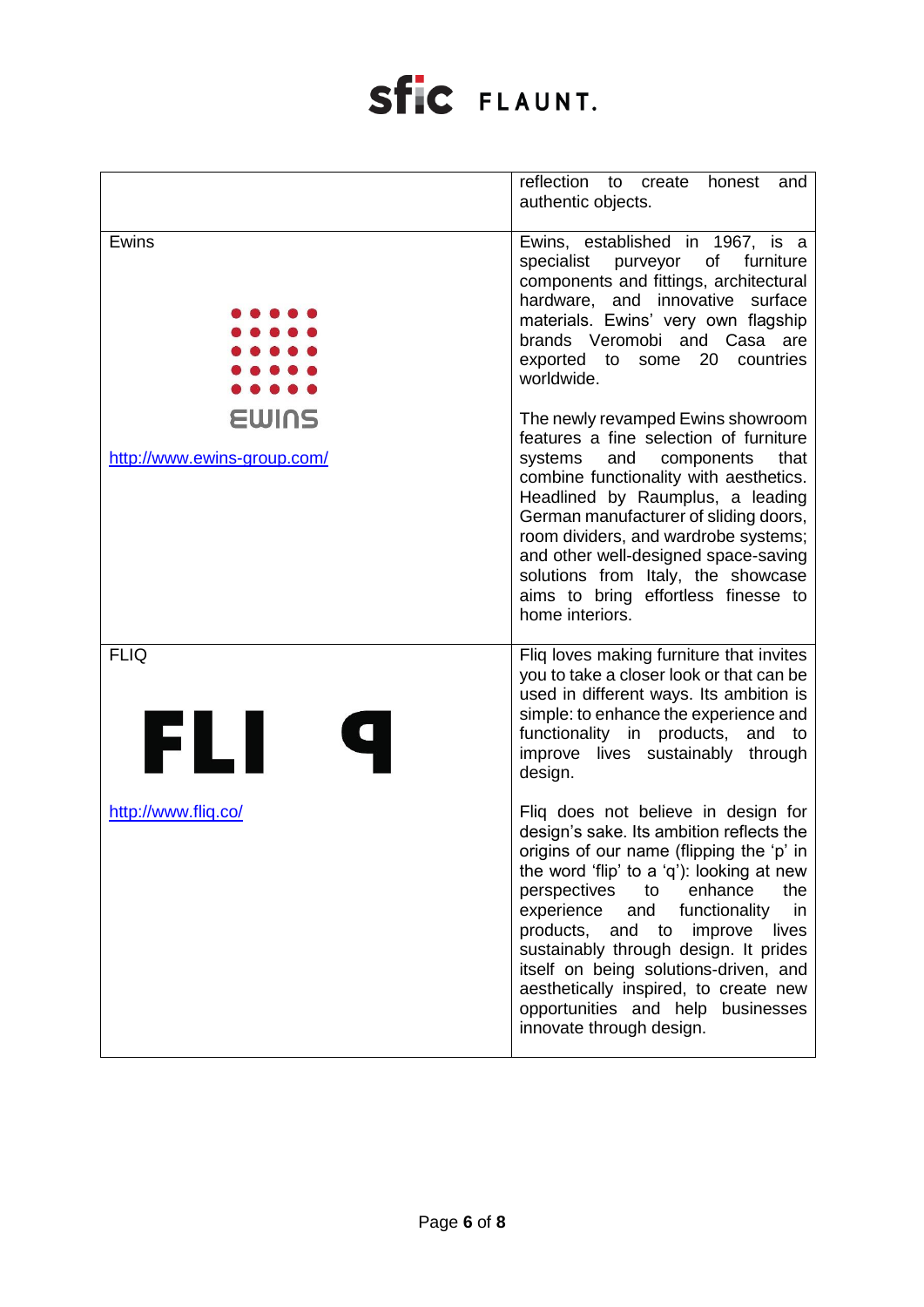| Jottergoods (Collaboration between Star Furniture<br>and A Balcony, Jerry Low)<br><b>JotterGoods</b><br>https://www.starliving.com.sg/collections/jottergoods | With a long established heritage since<br>1981, Star Furniture Group has a<br>strong retail presence in Singapore,<br>Taiwan, and Malaysia with over 43<br>retail showrooms under the brands -<br>Star, Mondi Lifestyle, Zen Tradition,<br>LUCANO, JotterGoods, DecoTalk &<br><b>BEDz Store.</b>                                                                                                                                                            |
|---------------------------------------------------------------------------------------------------------------------------------------------------------------|-------------------------------------------------------------------------------------------------------------------------------------------------------------------------------------------------------------------------------------------------------------------------------------------------------------------------------------------------------------------------------------------------------------------------------------------------------------|
|                                                                                                                                                               | JotterGoods is its collaboration with<br>Singaporean designer, Jerry Low of A<br>Balcony. JotterGoods is very much<br>influenced by the industrial workshop<br>language,<br>nostalgia, as<br>well<br>as<br>utilitarian and archetype forms. The<br>collection exemplifies a practical yet<br>distinctively unpolished character.                                                                                                                            |
| Normform (Studionorm)<br>motunous                                                                                                                             | Established in 2008 with its head office<br>in Singapore; StudioNorm has defined<br>itself as a design consultancy focused<br>on the hospitality industry dedicated to<br>create bespoke pieces of furniture,<br>furnishings and interior architecture.                                                                                                                                                                                                     |
| http://studionorm.com/                                                                                                                                        | StudioNorm also holds an in-house<br>'normform'<br>which<br>label<br>named<br>distributes<br>hospitality<br>across<br>the<br>diverse<br>beyond<br>in<br>industry and<br>landings.                                                                                                                                                                                                                                                                           |
| SceneShang<br>新SCENE(V)SHANG<br>https://shop.sceneshang.com/                                                                                                  | SCENE SHANG is a contemporary<br>furniture label based in Singapore with<br>roots firmly planted in a rich Asian<br>heritage. Shaped to the semblance of<br>1930s Shanghai in all its former Art<br>Deco glory, we look to an era replete<br>with<br>blooming exuberance<br>and<br>unapologetic luxuries.                                                                                                                                                   |
| <b>Suncoast Sitra</b><br>Racific Kwile                                                                                                                        | Suncoast Sitra Pte Ltd is a subsidary<br>Holdings<br>(International)<br>Sitra<br>of<br>Limited, a leading distributor of high<br>quality wood-based products and<br>lifestyle furniture. The<br>company<br>in the<br>specialises<br>design<br>and<br>production of a wide range of outdoor<br>furniture targeted for Asia, Australasia,<br>Europe, Middle East and the North<br>America. Suncoast Sitra's stable of<br>brands comprises of "Pacific Kwila", |